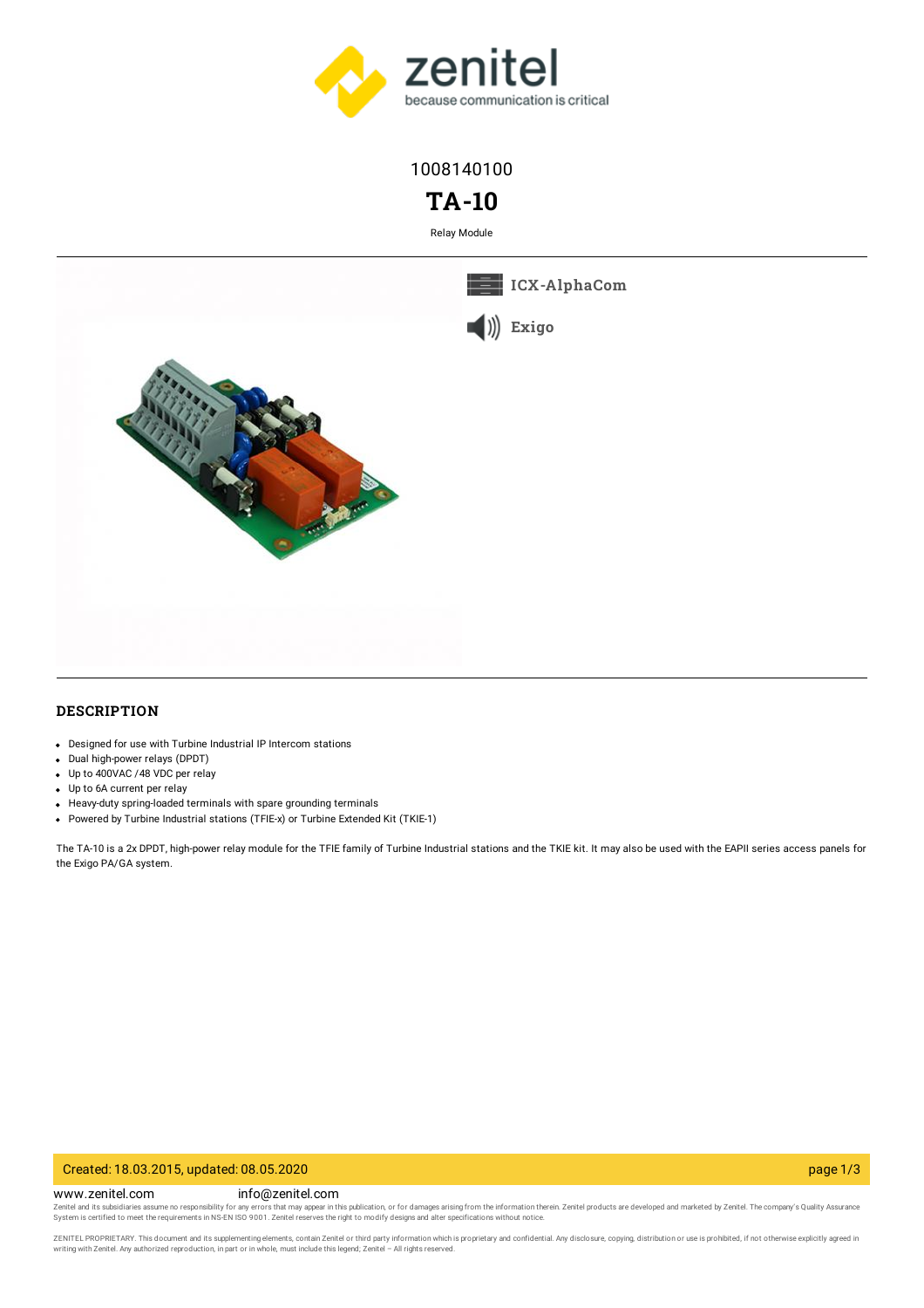# **SPECIFICATIONS**

#### **MECHANICAL**

| Dimensions (WxDxH)             | 100 x 50 x 40 mm                     |
|--------------------------------|--------------------------------------|
| Weight                         | 100 <sub>g</sub>                     |
| <b>ENVIRONMENTAL</b>           |                                      |
| <b>Operational Temperature</b> | $-40^{\circ}$ C to + 70 $^{\circ}$ C |
| Storage Temperature            | -40 $^{\circ}$ C to +70 $^{\circ}$ C |
| Ingress Protection (IP)        | N/A                                  |
| Impact Protection (IK)         | N/A                                  |
| <b>ELECTRICAL</b>              |                                      |
| Drive Voltage                  | 12V (from Turbine Extended)          |
| Switched Voltage               | < 250VAC Rated (400VAC Max)          |
| Switched Voltage               | < 2000 VA max                        |
| Switching Current              | < 8A rated (15A max, 4s)             |

#### **USED WITH**





1023201201 **[EAPII-1](https://www.zenitel.com/product/eapii-1)** Exigo Industrial Access Panel, 1 Button



1008122010 **[TFIE-1](https://www.zenitel.com/product/tfie-1)** IP and SIP Intercom

1008122020 **[TFIE-2](https://www.zenitel.com/product/tfie-2)**

IP and SIP Intercom

### Created: 18.03.2015, updated: 08.05.2020 page 2/3

www.zenitel.com info@zenitel.com

Zenitel and its subsidiaries assume no responsibility for any errors that may appear in this publication, or for damages arising from the information therein. Zenitel products are developed and marketed by Zenitel. The com

ZENITEL PROPRIETARY. This document and its supplementing elements, contain Zenitel or third party information which is proprietary and confidential. Any disclosure, copying, distribution or use is prohibited, if not otherw